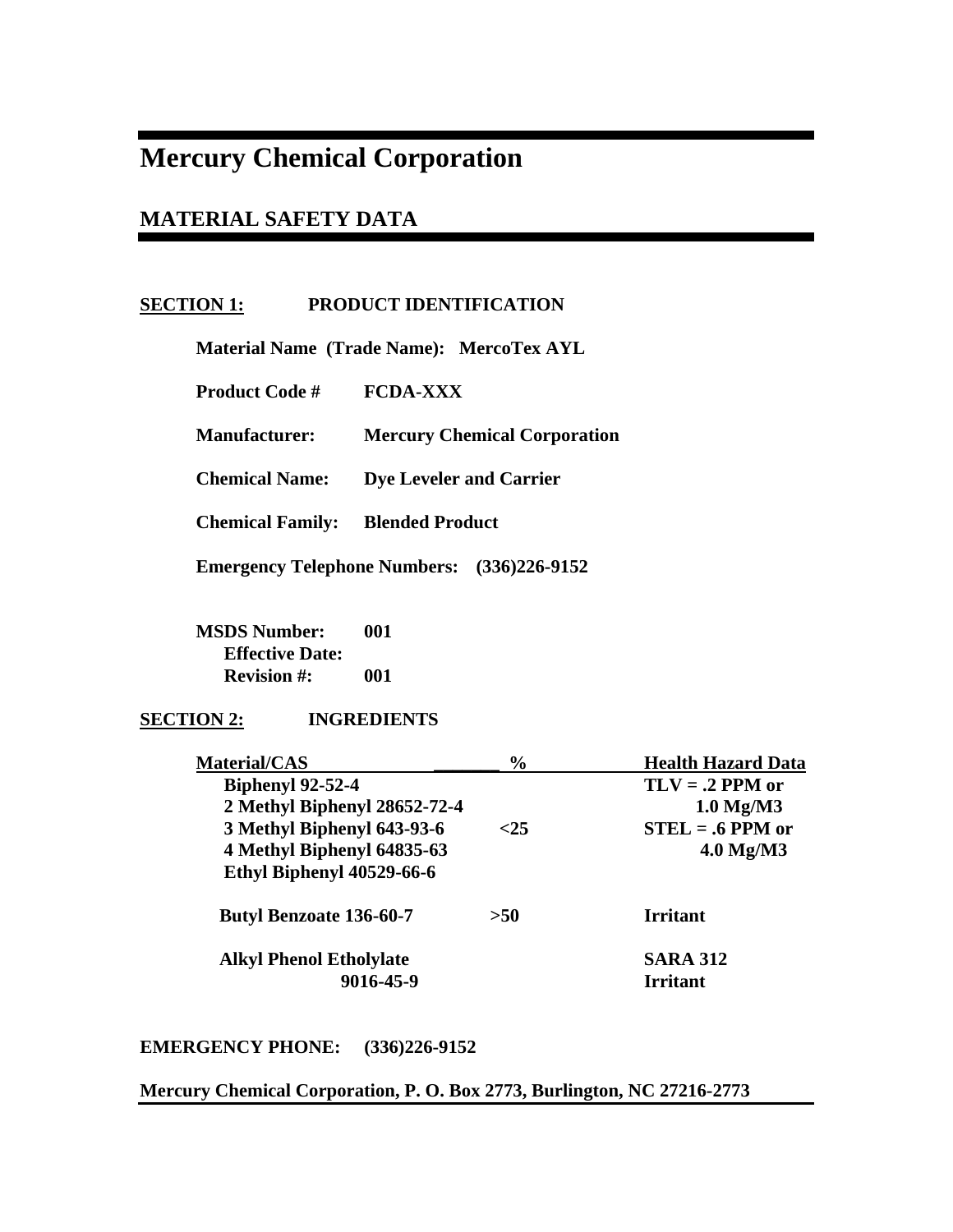#### **SECTION 3: PHYSICAL DATA**

 **Boiling Point: 212 deg. F Solubility in Water: Soluble Vapor Pressure: N/A Vapor Density: N/A % Volatile by Weight: 4 pH: (N.A. ) : As is Appearance/Odor: Clear, light amber color. Mild aromatic odor.** 

# **SECTION 4: FIRE AND EXPLOSION DATA**

**Flash Point** (F):  $\geq 200 \text{ deg. F}$  **Flammable Limits (%): Extinguishing Media: Water, Carbon dioxide, dry chemical or foam** 

**Special Firefighting Procedures: Wear self contained breathing apparatus.** 

**Unusual Fire and Explosion Hazards: None Known** 

#### **SECTION 5: HEALTH HAZARD INFORMATION/FIRST AID**

 **Toxicology: Ingestion – Results in headaches, Nausea and Numbness. Systemic toxicity may occur via absorption.** 

 **Exposure Standards: N/A** 

 **Signs and Symptoms of Exposure:** 

 **Contact with the eyes and skin causes irritation and redness. Ingestion may cause headache, nausea and/or vomiting. Contact with skin may cuase redness and irritation.** 

**Repeated and/or prolonged exposures to low concentration of vapor may cause sore throat, eye irritation, nausea, faintness and/or headache.** 

**Repeated and/or prolonged exposure at low levels may result in: NONE KNOWN**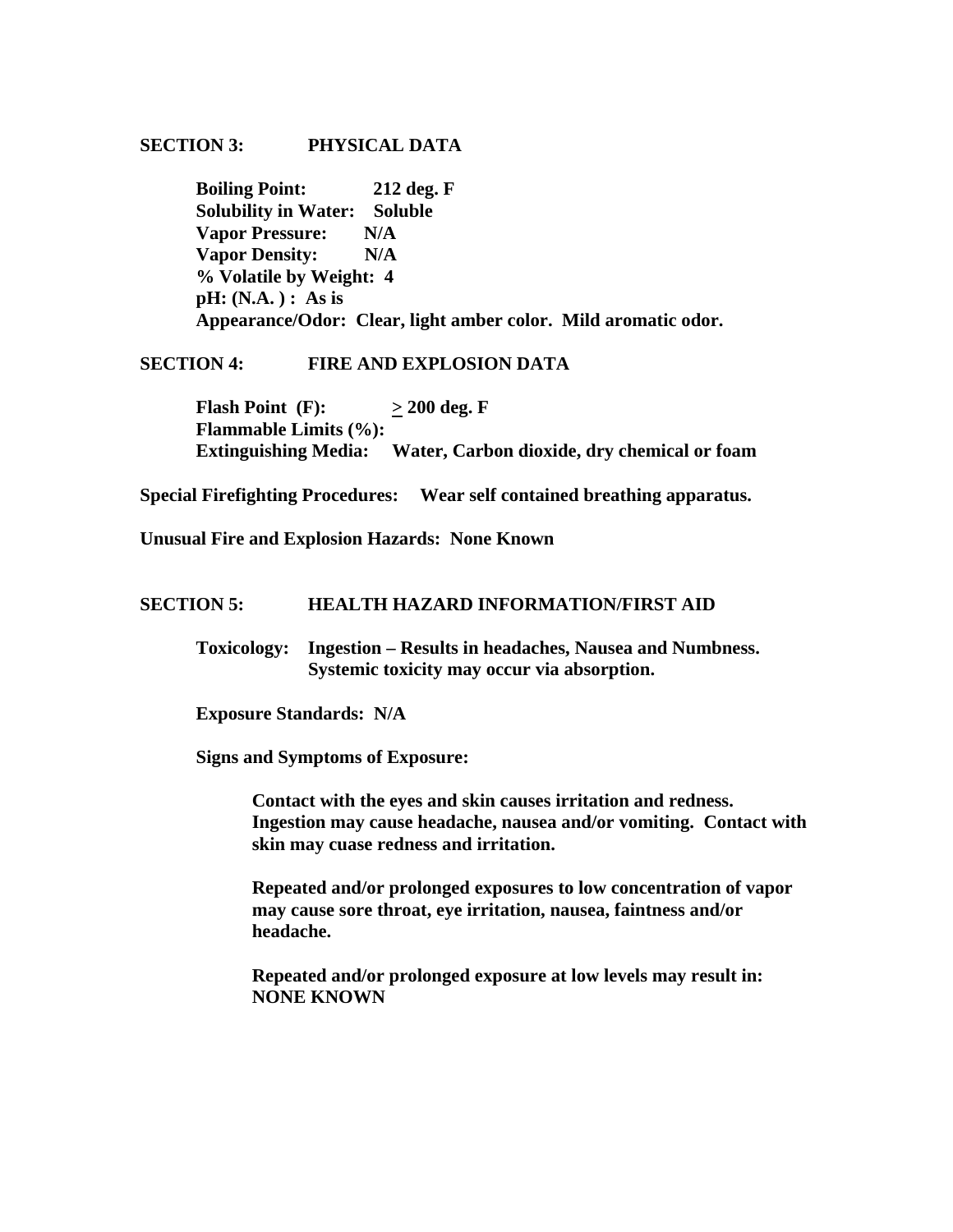# **FIRST AID**

| <b>Eye Contact:</b>  |                                                                                                                                                                                                                                                               |
|----------------------|---------------------------------------------------------------------------------------------------------------------------------------------------------------------------------------------------------------------------------------------------------------|
|                      | Immediately flush eyes with copious quantities of water for<br>a minimum of fifteen (15) minutes. Use fingers to separate<br>eyelids to assure that the eyes are being irrigated. Process<br>should begin within one minute of eye contact. Call a physician. |
| <b>Skin Contact:</b> |                                                                                                                                                                                                                                                               |
|                      | Wash exposed skin with copious quantities of soapy water.<br>Remove all contaminated clothing and wash before re-use                                                                                                                                          |
| <b>Inhalation:</b>   |                                                                                                                                                                                                                                                               |
|                      | Remove to fresh air. If breathing impaired, assisted respiration<br>(mouth to mouth) may be indicated as well as supplemental oxygen.<br>Seek medical attention.                                                                                              |
| <b>Ingestion:</b>    |                                                                                                                                                                                                                                                               |
|                      | If swallowed, call a physician immediately. Induce vomiting or<br>Remove stomach contents by gastric suction only as directed by<br>medical personnel. Never give anything by mouth to mouth an<br>unconscious person.                                        |
| <b>SECTION 6:</b>    | <b>REACTIVITY DATA</b>                                                                                                                                                                                                                                        |
| <b>Stability:</b>    | <b>Generally stable</b>                                                                                                                                                                                                                                       |
|                      | Conditions to Avoid: Keep away from heat and flames.                                                                                                                                                                                                          |
|                      | <b>Incompatibility (Materials to Avoid): Oxidizing materials</b>                                                                                                                                                                                              |
|                      | Hazardous Decomposition or By-Products: Co, Co2, Oxides of sulfur                                                                                                                                                                                             |
|                      | Hazardous Polymerization: Will not occur                                                                                                                                                                                                                      |
|                      |                                                                                                                                                                                                                                                               |
|                      |                                                                                                                                                                                                                                                               |

**SECTION 7: SPILL, LEAK AND DISPOSAL PROCEDURES**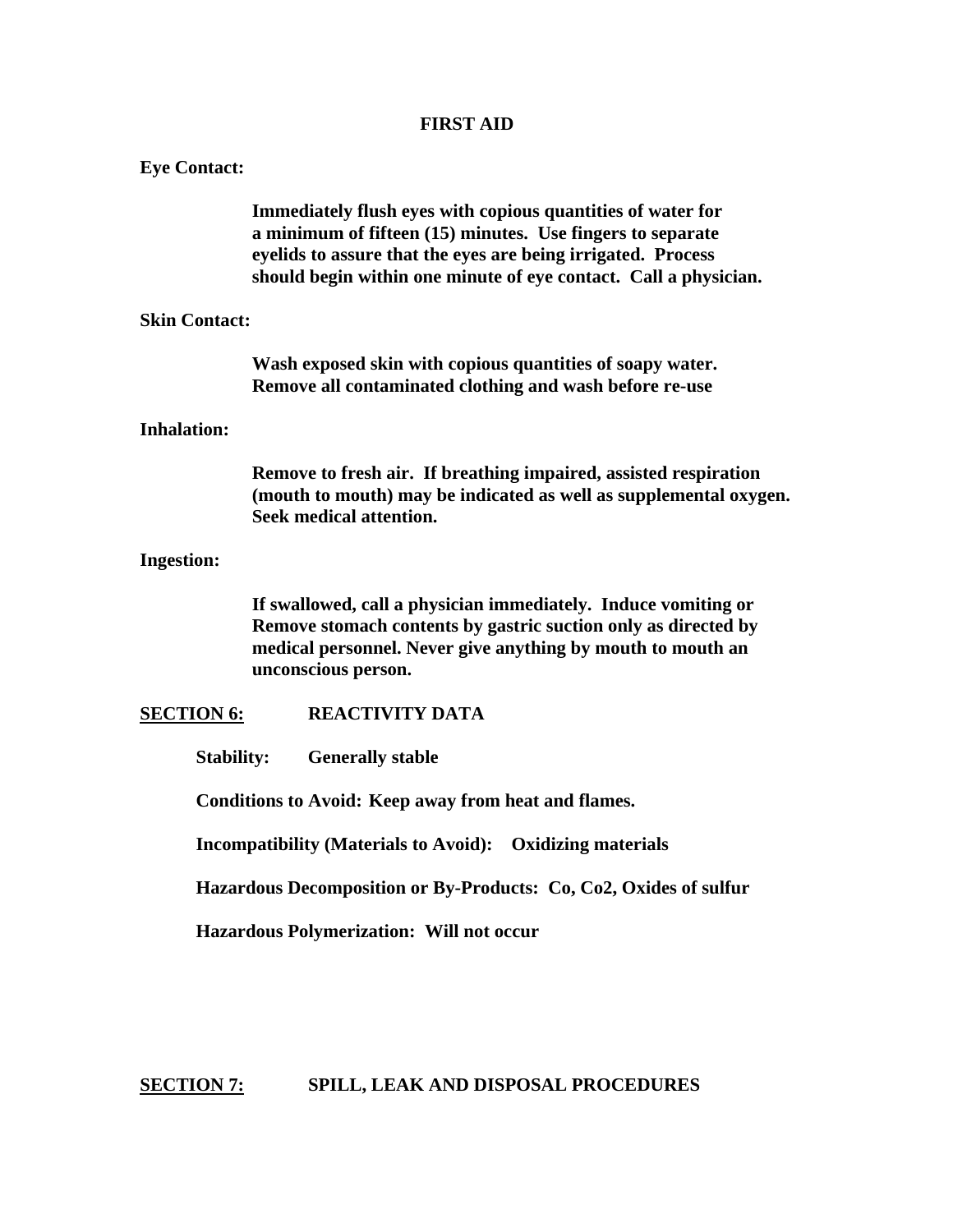**Steps to be taken in case material is released or spilled:** 

 **Stop the leak if possible. Absorb on non-reactive absorbent and collect in containers. Shut off or remove all ignition sources. Avoid skin contact. Wear protective clothing.** 

**Waste Disposal Method:** 

 **Dispose in approved landfill. Comply with all federal, state and local regulations.** 

**Precautions to be taken when handling and storing:** 

 **Keep away from oxidizers, heat or flames. Keep in a cool, dry ventilated storage and in closed containers. Avoid contact with skin or eyes.** 

#### **SECTION 8: SPECIAL PROTECTION INFORMATION**

#### **Respiratory Protection:**

**Keep container closed. Avoid prolonged breathing of vapors or mists. In poorly ventilated areas, masks of the cartridge type (NIOSH) approved for organic vapors are recommended. Generally, respiratory protection is unnecessary provided there is adequate ventilation.** 

**Eye Protection:** 

 **Chemical safety goggles** 

**Other Protective Clothing and Equipment:** 

 **Eye wash stations readily accessible Safety shower Long sleeved clothing** 

**Work and Hygienic Practices:** 

 **Wash at the end of each workshift and before eating, smoking or using the toilet. Change work clothing daily before leaving the work place.** 

**SECTION 9: SPECIAL PRECAUTIONS & HANDLING INFORMATION** 

 **Avoid contact with skin, eyes and clothing. Wash thoroughly after handling.**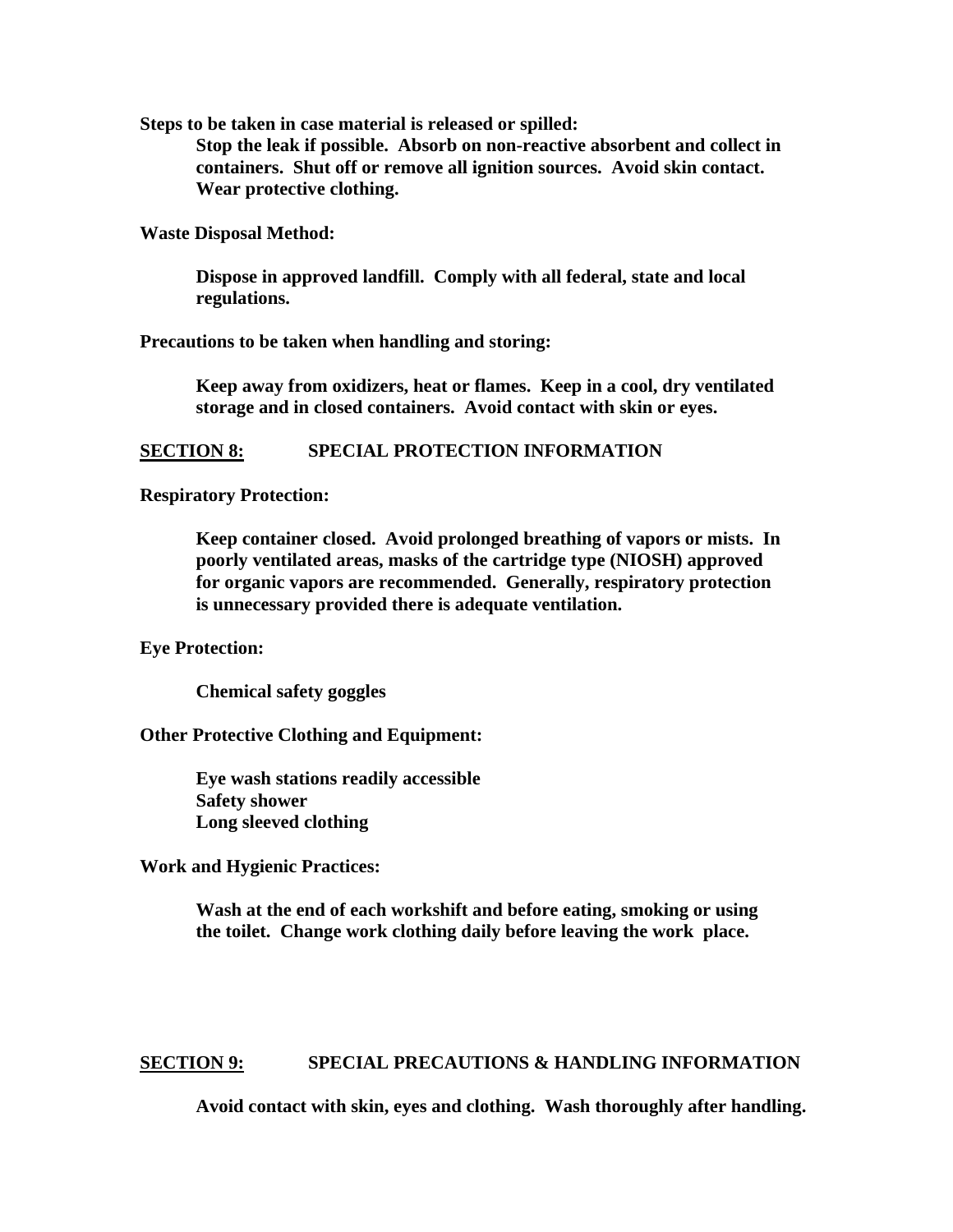# **Keep away from heat, sparks and flame. Keep container closed.**

# **SECTION 10: REGULATORY INFORMATION**

# **Federal EPA**

**CERCLA: Comprehensive Environmental Response, Compensation and Liability Act of 1980 requires notification to the National Response Center for release of quantities of hazardous substances equal to or greater than the reportable quantities (RQ's) in 40 CFR 302.4.** 

**Components present in this product at a level which could require reporting under this statute are:** 

| <b>Material</b>                | CAS#           | Concentration $(\% )$ |
|--------------------------------|----------------|-----------------------|
| <b>Biphenyl</b>                | $192 - 52 - 4$ |                       |
| 2 Methyl Biphenyl              | 28652-72-4     |                       |
| <b>3 Methyl Biphenyl</b>       | 643-93-6       | ${<}25$               |
| <b>4 Methyl Biphenyl</b>       | 64835-63       |                       |
| <b>Ethyl Biphenyl</b>          | 40529-66-6     |                       |
| <b>Butyl Benzoate</b>          | 136-60-7       | >50                   |
| <b>Alkyl Phenol Etholylate</b> | 9016-45-9      |                       |

**SARA Title III: Superfund Amendments and Reauthorization Act of 1986 requires submission of annual reports of release of toxic chemicals that appear in 40 CFR 372 (for SARA 313). This information must be included in all MSDS's that are copied and distributed for this material.** 

**Components present in this product at a level which could require reporting under this statute are:** 

| CAS#<br><b>Material</b><br>Concentration $(\% )$ |
|--------------------------------------------------|
|--------------------------------------------------|

**Sara Title III: Superfund Amendments and Reauthorization Act of 1986 requires emergency planning based on Threshold Planning Quantities (TPQs) and release reporting based on reportable quantities (RQs) in 40 CFR 355.** 

**Components present in this product at a level which could require reporting under this statute are:**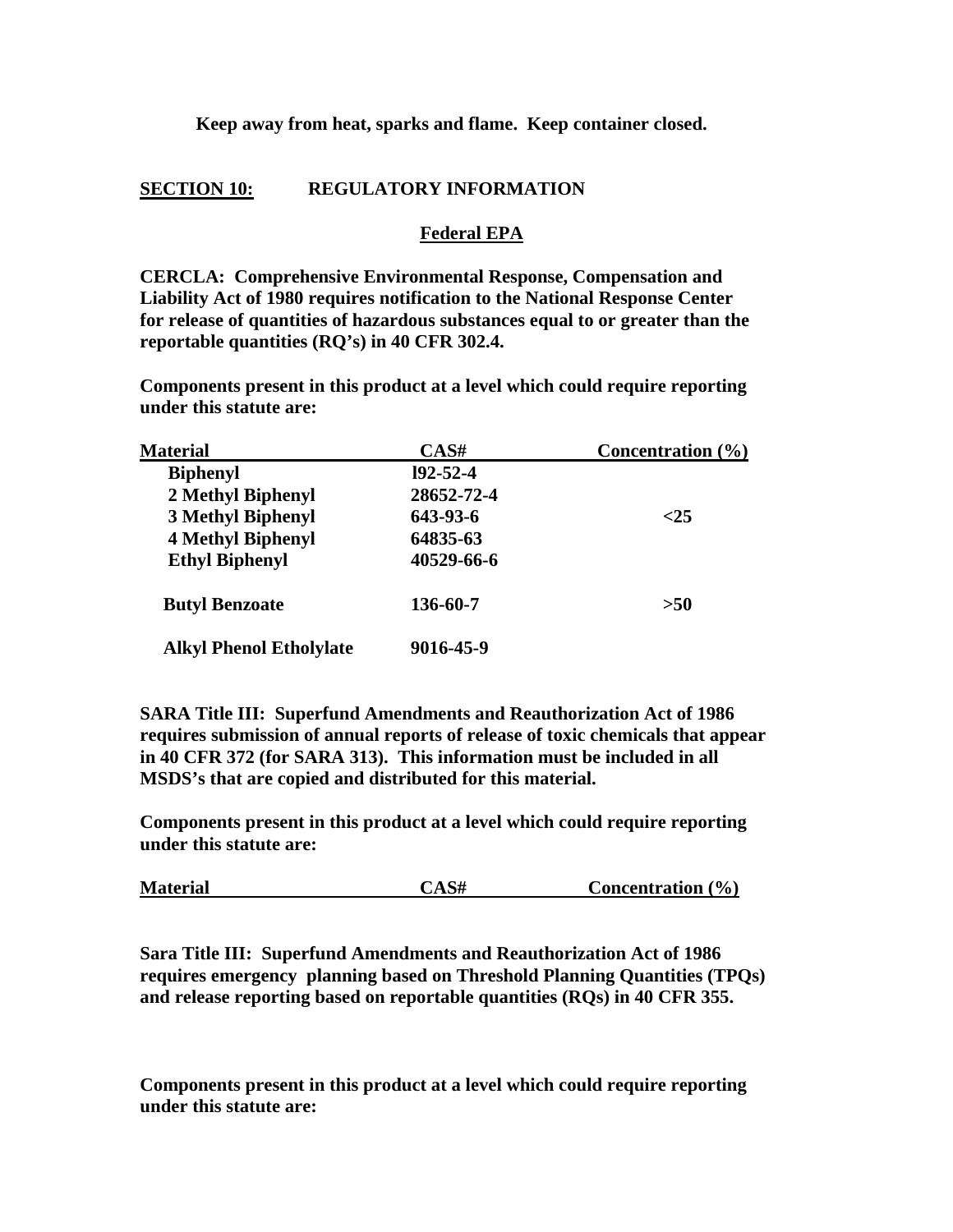| <b>Material</b>                | CAS#      | Concentration $(\% )$ |
|--------------------------------|-----------|-----------------------|
| <b>Alkyl Phenol Etholylate</b> | 9016-45-9 |                       |

**TSCA: Toxic Substances Control Act status: The ingredients of this product are on the TSCA inventory.** 

# **State Right-To-Know**

| <b>Material</b>                | CAS#           | Concentration $(\% )$ |
|--------------------------------|----------------|-----------------------|
| <b>Biphenyl</b>                | $192 - 52 - 4$ |                       |
| 2 Methyl Biphenyl              | 28652-72-4     |                       |
| <b>3 Methyl Biphenyl</b>       | 643-93-6       | ${<}25$               |
| <b>4 Methyl Biphenyl</b>       | 64835-63       |                       |
| <b>Ethyl Biphenyl</b>          | 40529-66-6     |                       |
| <b>Butyl Benzoate</b>          | 136-60-7       | >50                   |
| <b>Alkyl Phenol Etholylate</b> | 9016-45-9      |                       |

**CALIFORNIA Proposition 65 (reportable materials): NONE** 

**MASSACHUSETTS Right-To-Know, Substance Inventory (MSL) lists hazardous substances and extraordinarily hazardous substances which must be identified**  when present in products.  $(\geq+0.0001\%)$ 

**Components present in this product at a level which could require reporting under this statute are:** 

# **Extraordinarily Hazardous Substances**

| <b>Material</b> | CAS# | Concentration $(\% )$ |  |
|-----------------|------|-----------------------|--|
|-----------------|------|-----------------------|--|

# **Other Hazardous Substances**

| <b>Material</b> | CAS#           | Concentration $(\% )$ |
|-----------------|----------------|-----------------------|
| <b>Biphenyl</b> | $192 - 52 - 4$ |                       |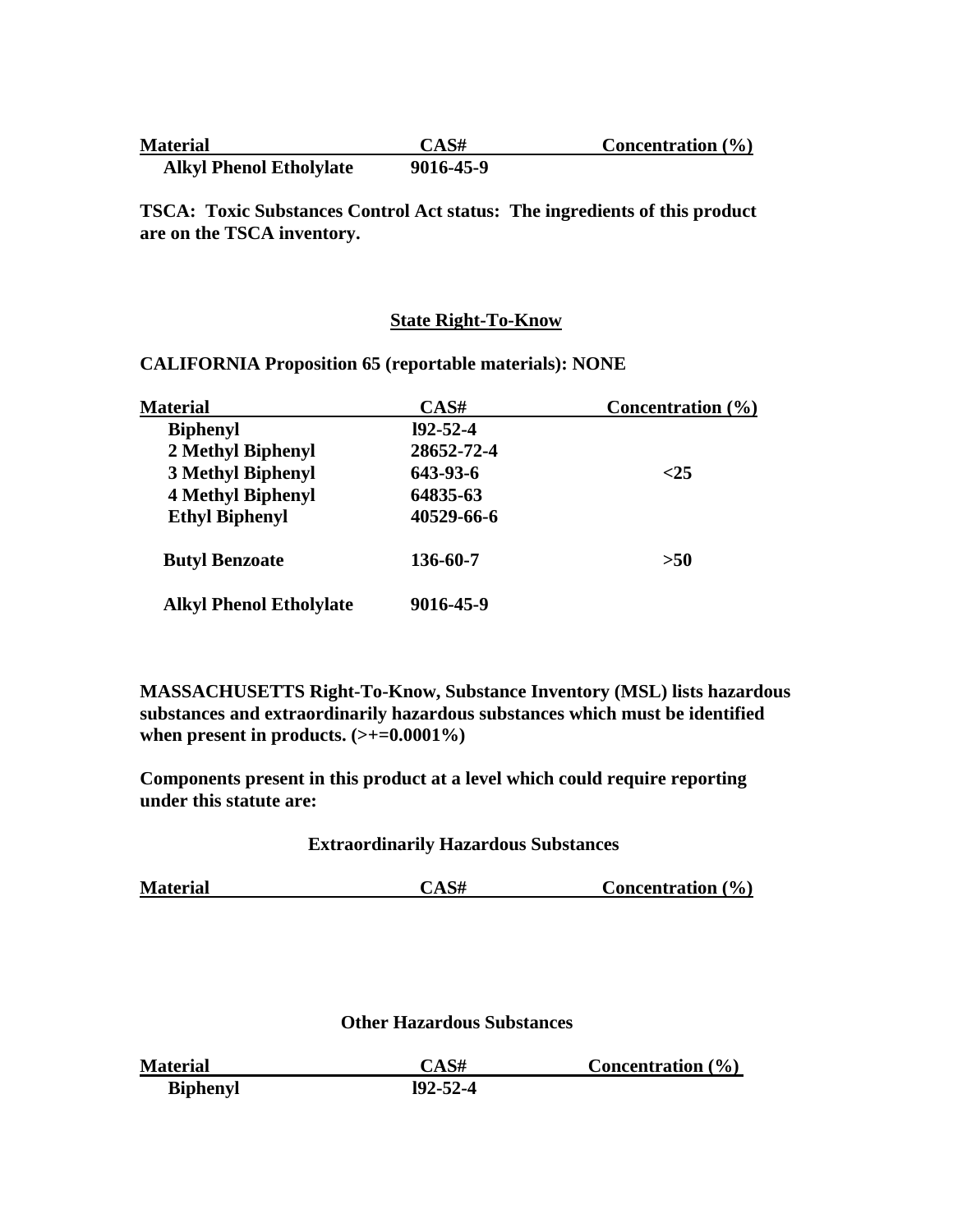| 2 Methyl Biphenyl              | 28652-72-4 |         |
|--------------------------------|------------|---------|
| <b>3 Methyl Biphenyl</b>       | 643-93-6   | ${<}25$ |
| <b>4 Methyl Biphenyl</b>       | 64835-63   |         |
| <b>Ethyl Biphenyl</b>          | 40529-66-6 |         |
| <b>Butyl Benzoate</b>          | 136-60-7   | >50     |
| <b>Alkyl Phenol Etholylate</b> | 9016-45-9  |         |

**PENNSYLVANIA Right-To-Know, Hazardous Substances Inventory lists hazardous substances and special hazardous substances which must be identified when present in products.** 

**Components present in this product at a level which could require reporting under this statute are:** 

| <b>Material</b>                | CAS#           | Concentration $(\% )$ |
|--------------------------------|----------------|-----------------------|
| <b>Biphenyl</b>                | $192 - 52 - 4$ |                       |
| 2 Methyl Biphenyl              | 28652-72-4     |                       |
| <b>3 Methyl Biphenyl</b>       | 643-93-6       | ${<}25$               |
| <b>4 Methyl Biphenyl</b>       | 64835-63       |                       |
| <b>Ethyl Biphenyl</b>          | 40529-66-6     |                       |
| <b>Butyl Benzoate</b>          | 136-60-7       | >50                   |
| <b>Alkyl Phenol Etholylate</b> | 9016-45-9      |                       |

**NEW JERSEY Worker and Community Right-To-Know Act Hazardous Substance Inventory lists hazardous components present in this product which could require reporting under this statute are:** 

| <b>Material</b>                | CAS#           | Concentration $(\% )$ |
|--------------------------------|----------------|-----------------------|
| <b>Biphenyl</b>                | $192 - 52 - 4$ |                       |
| 2 Methyl Biphenyl              | 28652-72-4     |                       |
| <b>3 Methyl Biphenyl</b>       | 643-93-6       | ${<}25$               |
| <b>4 Methyl Biphenyl</b>       | 64835-63       |                       |
| <b>Ethyl Biphenyl</b>          | 40529-66-6     |                       |
| <b>Butyl Benzoate</b>          | 136-60-7       | >50                   |
| <b>Alkyl Phenol Etholylate</b> | 9016-45-9      |                       |

# **SECTION 11: TRANSPORTATION INFORMATION**

 **DOT Proper Shipping Name: Dye Carrier**